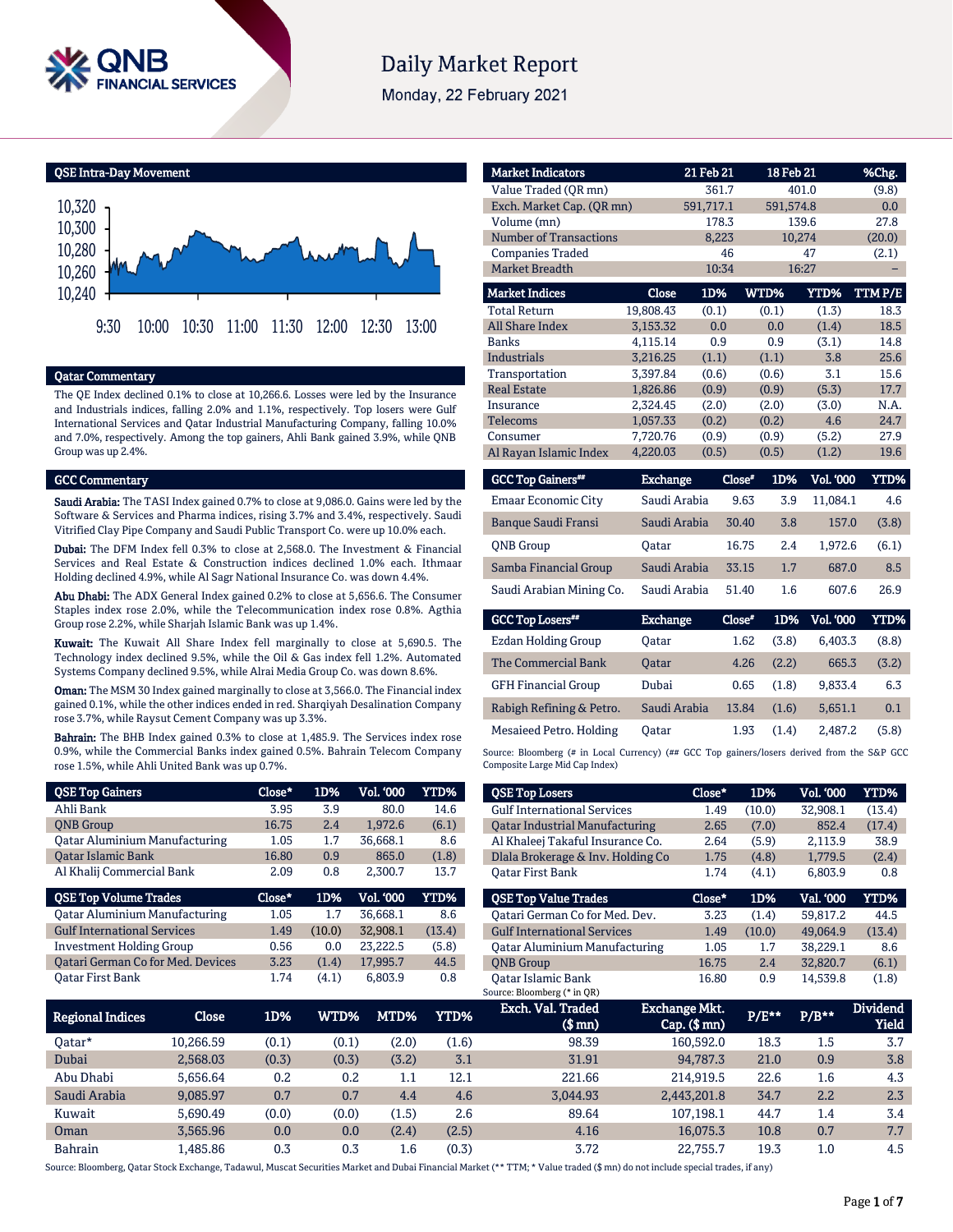## Qatar Market Commentary

- The QE Index declined 0.1% to close at 10,266.6. The Insurance and Industrials indices led the losses. The index fell on the back of selling pressure from Qatari, GCC and Arab shareholders despite buying support from Foreigners shareholders.
- Gulf International Services and Qatar Industrial Manufacturing Company were the top losers, falling 10.0% and 7.0%, respectively. Among the top gainers, Ahli Bank gained 3.9%, while QNB Group was up 2.4%.
- Volume of shares traded on Sunday rose by 27.8% to 178.3mn from 139.6mn on Thursday. Further, as compared to the 30-day moving average of 173.9mn, volume for the day was 2.5% higher. Qatar Aluminium Manufacturing Company and Gulf International Services were the most active stocks, contributing 20.6% and 18.5% to the total volume, respectively.

|                                |        | Sell %* |                  |
|--------------------------------|--------|---------|------------------|
| <b>Overall Activity</b>        | Buy %* |         | Net (QR)         |
| Oatari Individuals             | 46.79% | 58.26%  | (41, 471, 953.7) |
| <b>Oatari Institutions</b>     | 21.22% | 12.14%  | 32,822,057.0     |
| Qatari                         | 68.01% | 70.40%  | (8,649,896.8)    |
| <b>GCC</b> Individuals         | 1.11%  | 1.98%   | (3, 121, 710.3)  |
| <b>GCC</b> Institutions        | 1.29%  | 1.64%   | (1,278,417.4)    |
| <b>GCC</b>                     | 2.40%  | 3.62%   | (4,400,127.7)    |
| Arab Individuals               | 12.44% | 14.44%  | (7,226,074.8)    |
| Arab Institutions              | 0.00%  | 0.03%   | (98,550.0)       |
| Arab                           | 12.45% | 14.47%  | (7,324,624.8)    |
| <b>Foreigners Individuals</b>  | 5.99%  | 3.82%   | 7,863,204.8      |
| <b>Foreigners Institutions</b> | 11.15% | 7.69%   | 12,511,444.5     |
| <b>Foreigners</b>              | 17.15% | 11.51%  | 20,374,649.3     |

Source: Qatar Stock Exchange (\*as a % of traded value)

## Earnings Releases and Earnings Calendar

## Earnings Releases

| <b>Company</b>                                            | <b>Market</b>  | <b>Currency</b> | Revenue (mn)<br>402020 | % Change<br>YoY | <b>Operating Profit</b><br>(mn) 4Q2020 | % Change<br>YoY          | <b>Net Profit</b><br>(mn) 4Q2020 | % Change<br>YoY |
|-----------------------------------------------------------|----------------|-----------------|------------------------|-----------------|----------------------------------------|--------------------------|----------------------------------|-----------------|
| Saudi Kayan Petrochemical Co.*                            | Saudi Arabia   | <b>SR</b>       | 8,007.3                | $-16.0%$        | (192.6)                                | N/A                      | (784.7)                          | N/A             |
| Al Moammar Information Systems<br>$Co.*$                  | Saudi Arabia   | <b>SR</b>       | 1,016.7                | 1.9%            | 107.4                                  | 7.2%                     | 90.4                             | 18.9%           |
| Etihad Etisalat Co.*                                      | Saudi Arabia   | <b>SR</b>       | 14,046.0               | 4.4%            | 1,367.0                                | 41.4%                    | 783.0                            | 2425.8%         |
| <b>Mobile Telecommunications</b><br>Company Saudi Arabia* | Saudi Arabia   | <b>SR</b>       | 7,917.0                | $-5.6%$         | 1,002.0                                | $-33.7%$                 | 260.0                            | $-46.4%$        |
| Dr. Sulaiman Al Habib Medical<br>Services Group*          | Saudi Arabia   | <b>SR</b>       | 5,861.6                | 16.9%           | 1,114.9                                | 28.5%                    | 1,055.5                          | 21.3%           |
| Devaar Development*                                       | Dubai          | <b>AED</b>      | 412.9                  | $-31.6%$        |                                        | -                        | (216.9)                          | N/A             |
| Ithmaar Holding*                                          | Dubai          | <b>AED</b>      | 465.5                  | $-11.4%$        | $\overline{\phantom{0}}$               | $\qquad \qquad$          | (41.7)                           | N/A             |
| Al Dhafra Insurance Co.*                                  | Abu Dhabi      | <b>AED</b>      | 289.8                  | $-10.5%$        | $\overline{\phantom{0}}$               | $-$                      | 54.8                             | $-22.9%$        |
| Rak Properties*                                           | Abu Dhabi      | <b>AED</b>      | 243.5                  | 25.0%           | 124.0                                  | 24.8%                    | 113.5                            | 21.9%           |
| Bahrain & Kuwait Insurance<br>$Company*$                  | <b>Bahrain</b> | <b>BHD</b>      | 85.4                   | 4.6%            |                                        |                          | 3.8                              | 41.0%           |
| National Hotels Company*                                  | <b>Bahrain</b> | <b>BHD</b>      | 3.9                    | $-44.6%$        | $\overline{\phantom{0}}$               | $\overline{\phantom{0}}$ | (5.5)                            | N/A             |
| <b>INOVEST*</b>                                           | <b>Bahrain</b> | <b>USD</b>      | 10.1                   | $-49.4%$        |                                        |                          | 5.0                              | $-29.7%$        |

Source: Company data, DFM, ADX, MSM, TASI, BHB. (\*Financial for FY2020)

#### Earnings Calendar

| <b>Tickers</b> | <b>Company Name</b>                              | Date of reporting 4Q2020 results | No. of days remaining | <b>Status</b> |
|----------------|--------------------------------------------------|----------------------------------|-----------------------|---------------|
| <b>DOHI</b>    | Doha Insurance Group                             | 22-Feb-21                        |                       | Due           |
| <b>ONNS</b>    | <b>Oatar Navigation (Milaha)</b>                 | 23-Feb-21                        |                       | Due           |
| <b>AHCS</b>    | Aamal Company                                    | 23-Feb-21                        |                       | Due           |
| <b>MCGS</b>    | <b>Medicare Group</b>                            | 23-Feb-21                        |                       | Due           |
| <b>MPHC</b>    | Mesaieed Petrochemical Holding Company           | 23-Feb-21                        |                       | Due           |
| <b>MERS</b>    | Al Meera Consumer Goods Company                  | 23-Feb-21                        |                       | Due           |
| <b>OGRI</b>    | Oatar General Insurance & Reinsurance Company    | 28-Feb-21                        | 6                     | Due           |
| <b>OISI</b>    | Qatar Islamic Insurance Group                    | 28-Feb-21                        | 6                     | Due           |
| <b>AKHI</b>    | Al Khaleej Takaful Insurance Company             | $3-Mar-21$                       | 9                     | Due           |
| <b>WDAM</b>    | <b>Widam Food Company</b>                        | $3-Mar-21$                       | 9                     | Due           |
| <b>OGMD</b>    | <b>Qatari German Company for Medical Devices</b> | 4-Mar-21                         | 10                    | Due           |
| <b>DBIS</b>    | Dlala Brokerage & Investment Holding Company     | 8-Mar-21                         | 14                    | Due           |

Source: QSE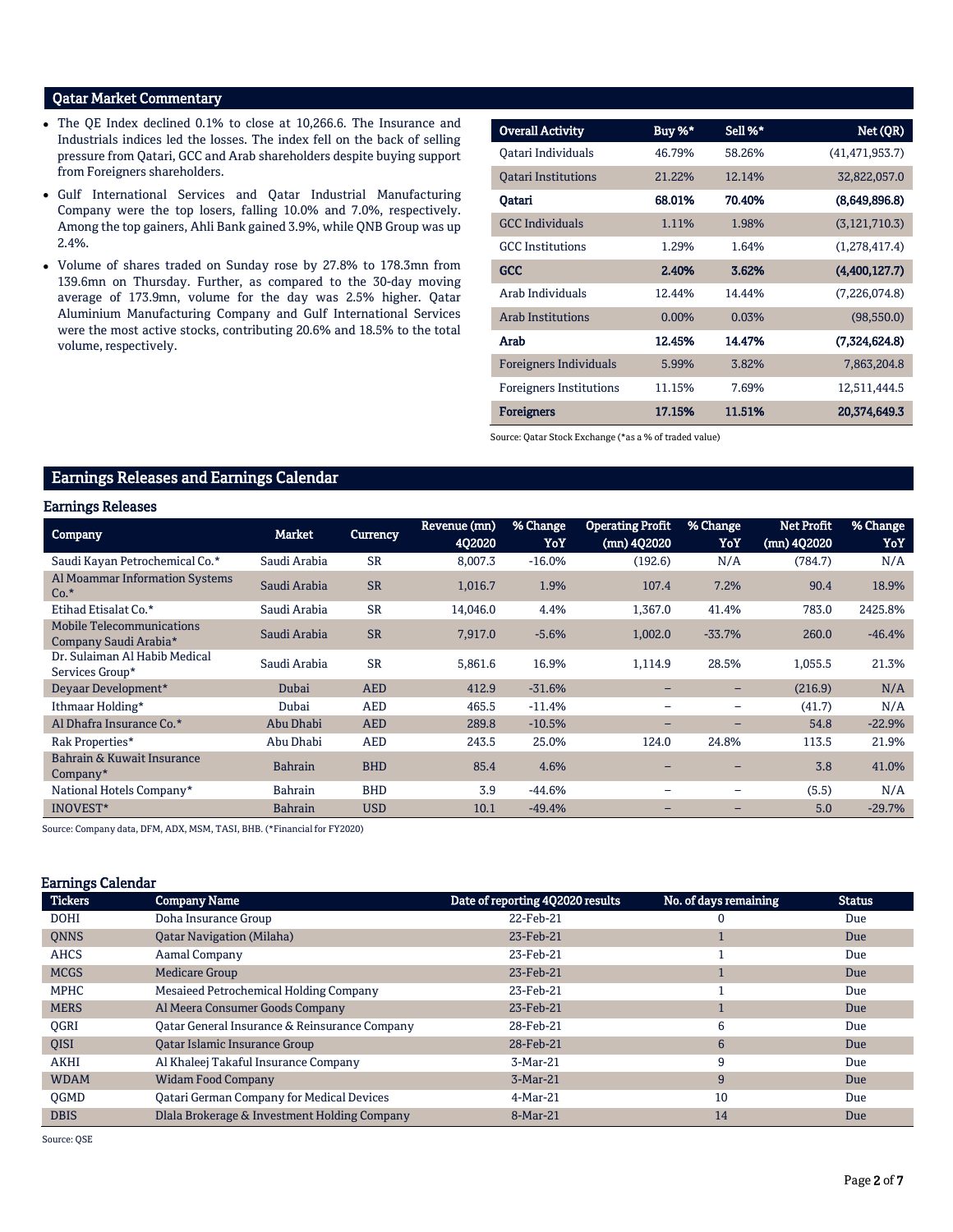## News

## Qatar

- OGMD, GWCS join FTSE index under microcap category FTSE Russell announced the results for its semi-annual market indices review. According to the review, two Qatari companies – Qatar German Medical Devices (QGMD) and Gulf Warehousing (GWCS) – have entered into the FTSE index for the smallest capital (Micro Cap) category. On the other hand, Baladna (BLDN) has been removed from the small capital (Micro Cap) category. The results of the review will apply after the closing of trade on March 18, a statement posted on the Qatar Stock Exchange website said. (QSE, Gulf-Times.com, Qatar Tribune)
- QETF to disclose its Annual financial results on March  $03 \text{QE}$ Index ETF (QETF) will disclose its financial statement for the period ending December 31, 2020 on March 03, 2021. (QSE)
- GISS to holds its AGM on March 10 Gulf International Services (GISS) announced that the General Assembly Meeting (AGM) will be held on March 10, 2021, electronically using Zoom application platform at 03:30 pm. In case of not completing the legal quorum, the second meeting will be held on March 16, 2021, electronically using Zoom application platform at 03:30 pm. The agenda includes – (1) Listen to the Chairman's Message for the financial year ended 31 December 2020. (2) Listen and approve the Board of Directors' Report on GIS' operations and financial performance for the financial year ended December 31, 2020, and the future plan of the company. (3) Listen and approve the Auditors' Report on GIS' consolidated financial statements for the financial year ended December 31, 2020. (4) Discuss and approve GIS' consolidated financial statements for the financial year ended December 31, 2020. (5) Present and approve 2020 Corporate Governance Report. (6) Approve the Board's recommendation for no dividend payment for the financial year ended December 31, 2020. (7) Absolve the Board of Directors from liability for the financial year ended 31 December 2020. (8) Appoint the external auditor for the financial year ending 31 December 2021 and approve their fees. (9) Board of Directors election for the term of office (2021- 2024). (QSE)
- QIMD to hold its AGM on March 10 Qatar Industrial Manufacturing Company (QIMD) will hold it Ordinary General Assembly Meeting on March 10, 2021 at 4:30 pm, virtually using "Zoom" platform. In case of not completing the quorum, the alternate date will be March 17, 2021 at4:30 pm. The agenda includes discussion and approval of the company's balance sheet and profit and loss account for the financial year ending December 31, 2020 and adoption of the board of directors resolution to distribute 10% of nominal shares i.e. QR0.10 per share as dividend for the financial year ending December 31, 2020, among others. (Peninsula Qatar)
- QGMD set to get US FDA accreditation Qatari German Medical Devices (QGMD) is in the final stages of obtaining accreditation from the US Food and Drug Administration (FDA) as it now plans additional production line to meet the rising local and global demand. The company, which was able to obtain a number of contracts and direct sales requests from the domestic and international market worth more than QR30mn, has confirmed orders from Australia, Belgium, Britain, Germany,

Iraq, South Africa, Mexico and Chile. It has also entered international tenders such as the PAHO Global Tender and government-level tenders in Australia, Asia, Europe and Africa in order to ensure that syringes supplied to these countries contribute to the completion of vaccination against the COVID-19 pandemic. (Gulf-Times.com)

- QGMD obtains orders worth QR30mn in January Qatari German Medical Devices Company (QGMD) said that it obtained contracts and direct supply orders from the local and international market, worth more than QR30mn in January 2021 that will be reflected positively on the financial statements for the coming period. In a statement, the company noted its keenness to apply the principle of disclosure and transparency to share the achievements with the company's shareholders and investors. The disclosure is also aimed at informing shareholders and investors about the efforts made by the company to achieve its strategic goals that resulted in reducing its operating losses and its general and administrative expenses by 35.89% in the third quarter of 2020 compared to the same period of 2019. The disclosure and transparency policy comes in the frameworks of providing the information requested by the Qatar Financial Markets Authority and other regulatory authorities, or as requested by the stakeholders at the appropriate time and in the manner that enables the information seeker to make his right decision, the matter that regulates the dealings of insiders in the securities issued by the company or any company of its group, and works to avoid conflicts of interest and limit it and to achieve public benefit under the concept of a fair investment in the market. QGMD was established in 2000 and listed on the Qatar Stock Exchange in 2002 with an authorized capital of QR115.5mn, and with negotiable shares of 114,633,750. (Qatar Tribune)
- CBQK strives to stay ahead of the curve in digital innovation; pandemic gears up momentum – The Commercial Bank (CBQK) has always strived to stay ahead of the curve in digital innovation and COVID-19 has accelerated its momentum and changed the scope of how people bank and use digital services, senior CBQK executives said at a recent media roundtable. Executive General Manager and Head (Retail Banking), Amit Sah, Assistant General Manager and Head (Cards and Payments), Roya Khajeh and Assistant General Manager (Retail and Consumer Banking), Martin Andrew Leong discussed at length CBQK's digital strategy, customers' response, and the overall transformation achieved. At the media roundtable, the executives tackled two main aspects of innovation and how they improved the lives of customers, specifically innovation in transactional banking and in client relationships. Highlighting CBQK's innovative approach in transactional banking, the three speakers led a presentation on CB's latest payment options, which touched almost every aspect of customers' lives, such as: Tap N' Pay, remote mobile payment using CB Pay for Merchants, QR code payment, and many more. On CBQK's digital leadership, Sah emphasized on its major role in setting new trends in the market, to the extent that the whole market keeps on adapting to the innovative products CB launches. (Gulf-Times.com)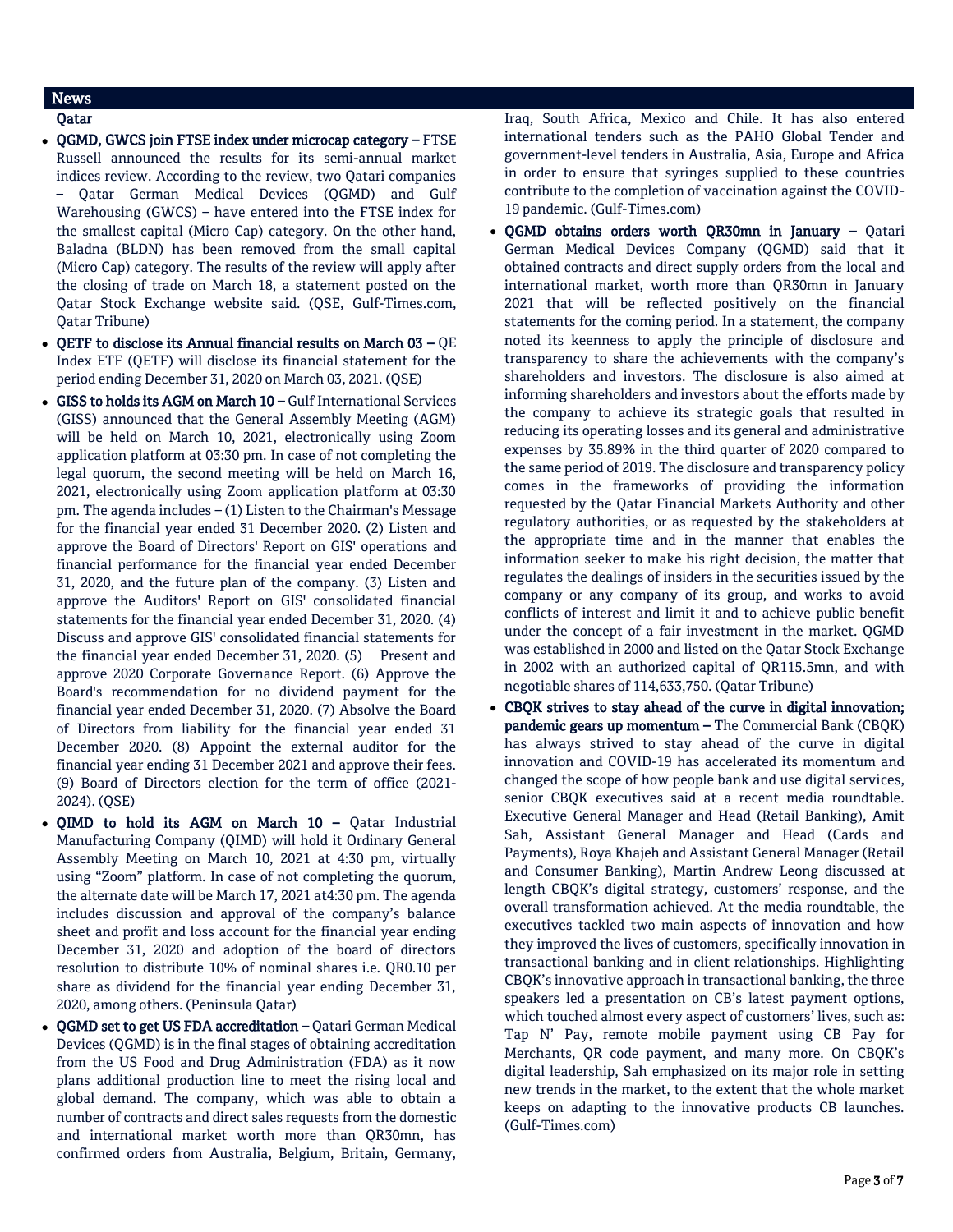- CBQK branch numbers to stay steady The Commercial Bank (CBQK) has said there will not be any decrease in the number of branches across the country, despite its push to digital transformation and banking innovation. At a recent online media roundtable, CBQK Executive General Manager and Head (Retail Banking), Amit Sah explained how branches are still an integral part of the bank's focus on customers and confirmed that there would be no decrease in the number of branches. "In fact, there will be a slight increase as the bank reshape the layouts, designs, locations of branches, to suit the needs of the customers," Sah said. "For us, it is empowering the customer to choose how they want to transact with us. Our focus on branch banking is not going down. In fact, the number of locations where we will be… is steady around 30…and may even go up this year or next year. "What, however, is changing is going to be what we do in the branches and how we do it. Our branches, in many cases, will be in the path of the traffic… for example in Metro Stations. They will be in strategic locations. So the total number of locations has not reduced." (Gulf-Times.com)
- Qatar's industrial production jumps 10.4% in December A substantial expansion in extraction of crude petroleum and natural gas as well as increase in certain manufacturing items led Qatar's industrial production to jump 10.4% MoM in December 2020, as the country substantially lifted the COVID-19 related restrictions. The country's Industrial Production Index (IPI) however declined 5.7% YoY in December 2020, according to the Planning and Statistics Authority (PSA). The mining and quarrying index, which has a relative weight of 83.6%, saw a 12% surge MoM on account of 12% increase in the extraction of crude petroleum and natural gas and 3.8% surge in other mining and quarrying sectors. On a yearly basis, the index showed 6.3% shrinkage owing to 6.3% decline in the extraction of crude petroleum and natural gas, but showed a 9.2% jump in other mining and quarrying sectors. The manufacturing index, with a relative weight of 15.2%, saw a 4.4% growth MoM in December 2020 owing to a 71.3% increase in printing and reproduction of recorded media, 7% expansion in the production of cement and other non-metallic mineral products. On a yearly basis, the manufacturing index shrank 2.8% in December last year as there was a 66.4% drop in the printing and reproduction of recorded media, 13.8% in the production of beverages, 7% in food products, 6.9% in basic metals and 3.8% in chemicals and chemical products. Electricity, which has a 0.7% weight in the IPI basket, saw its index shrink 17.4% and 3.5% on monthly and yearly basis respectively in December 2020. In the case of water, which has a 0.5% weight, there was a 2.2% and 1.1% decrease MoM and YoY respectively in December 2020. (Gulf-Times.com)
- ValuStrat: Pick-up in real estate demand seen with predicted growth in Qatar's population – Growth in Qatar's expatriate population is predicted to rise in the second half of 2021, post lifting of social mobility restrictions, resulting in a pick-up in real estate demand, researcher ValuStrat has said in a report. This could head towards stabilization of rents by the end of 2021. Growing ownership by foreigners coupled with competitive listings for residential sales might slow down the rate of decline in capital values potentially bottoming out by the end of the year, ValuStrat said in its 2021 outlook. Residential supply for 2021 is estimated at 8,200 units.

Approximately 80% of the upcoming supply is concentrated in Lusail, The Pearl and West Bay. The estimated mall supply for 2021 stood at 209,000 sqm gross leasable area (GLA), it said. The Government of Qatar is encouraging retailers to shift to ecommerce platforms in order to capitalize on the growing trend of rising online transactions. Rentals in malls and shopping centers will continue to soften due to pressures of online trading; however, demand is predicted to increase during 2H2021, which may lead to softer declines in rents by the end of 2021. According to ValuStrat, an estimated 880,000 square meters GLA of office space is predicted to be added during 2021. No major fiscal consolidations at private and government levels are expected to occur during 2021. In addition, there is an expected increase in companies working in e-commerce, logistics, finance and technology. Despite the influx of supply, the projected pick-up in market sentiment and demand might contribute towards slower pace in decline of office rents. In hotels sector, Qatar is expected to receive 7,000 rooms (6,250 keys and 750 apartments) in 2021, the report said. (Gulf-Times.com)

 Qatar e-commerce sales expected to reach over \$3.2bn by 2022 – E-commerce sales in Doha are expected to reach more than \$3.2bn by 2022 as many retailers and consumers shift to online platforms, allowing substantial growth of digital payment gateways and contactless payments, according to the Qatar Financial Centre (QFC)-Refinitiv report. Islamic fintech is expected to experience "significant" growth in coming years and Qatar has the opportunity to secure a unique advantage over other Islamic fintech hubs through Shariah-compliant venture capital, the report said. Elaborating on the e-commerce sales, the report said this presents an opportunity for payment solution providers - that can provide world-class services - to tap the increasing demand from online retailers and ecommerce platforms in Qatar. "The outbreak of the COVID-19 pandemic created new opportunities for financial innovation, which has attracted an influx of tech and FinTech companies seeking to set up operations in Qatar," QFC Authority Chief Executive Yousuf Mohamed Al-Jaida said. (Gulf-Times.com)

## International

 CIPD: UK firms report strongest hiring intentions in a year – British businesses have the strongest hiring intentions in a year and fewer are planning to make redundancies as the economic outlook has brightened over the past three months, a human resources industry body said on Monday. The Chartered Institute of Personnel and Development said 56% of businesses planned to increase staff numbers in the coming months, up from 53% in late 2020 but below the 66% planning to hire staff a year ago before the pandemic. The proportion of firms planning redundancies dropped sharply to 20% from 30% in the last quarter. However, the CIPD said unemployment was likely to rise sharply if finance minister Rishi Sunak does not extend jobs support for businesses at his March 3 budget. A costly furlough program that is supporting around one in five privatesector employees during the current lockdown is due to end on April 30. The British Chambers of Commerce warned last week that one in four of its members planned to make job cuts if the support ended while they were still feeling the impact of the pandemic. The CIPD said hiring plans were strongest in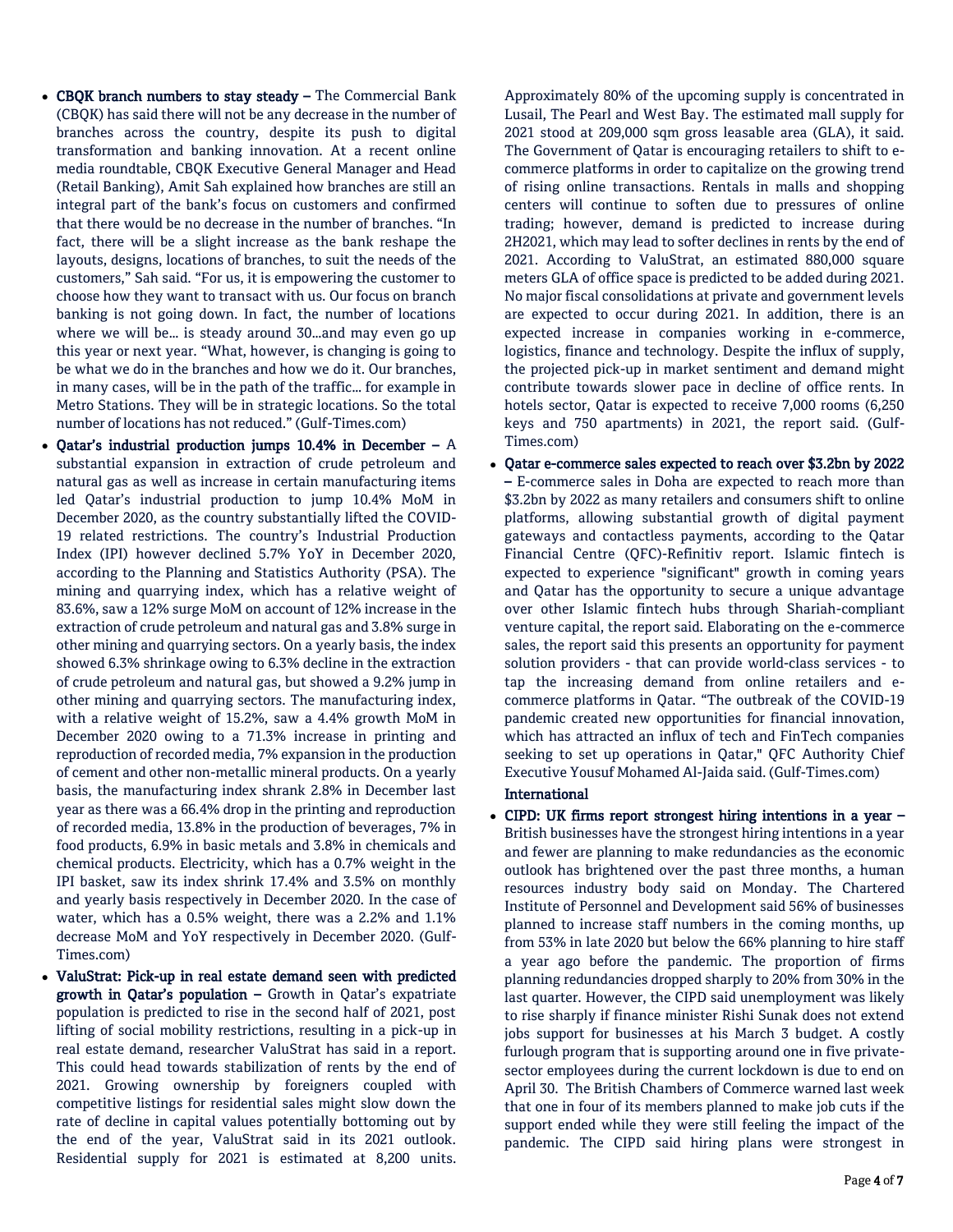healthcare, finance, education and IT, and weakest in the hospitality sector which is bearing the brunt of the current lockdown. The survey, run jointly with recruiters Adecco, covered 2,000 employers between January 5 and January 30. (Reuters)

- The Telegraph: UK could declare Brexit 'water wars' Britain could restrict imports of European mineral water and several food products under retaliatory measures being considered by ministers over Brussels' refusal to end its blockade on British shellfish, the Telegraph reported. Senior government sources pointed to potential restrictions on the importing of mineral water and seed potatoes, the report said. (Reuters)
- Global dividend payouts forecast to revive in 2021 Global dividend payments could rebound by as much as 5% this year, a new report estimated on Monday, after the coronavirus caused the biggest slump in payouts since the financial crisis more than a decade ago. Companies' payouts to shareholders plunged more than 10% on an underlying basis in 2020 as one in five cut their dividends and one in eight cancelled them altogether. A total of \$220bn worth of cuts were made between April and December, based on investment manager Janus Henderson's Global Dividend Index. But there are signs companies are beginning to reinstate at least some of them. Janus Henderson's report warned that dividends could still fall 2% this year, in a worst-case scenario. But its best-case scenario sees 2021 dividends up 5% on a headline basis. "It is quite likely we will see companies pay special dividends in 2021, utilizing strong cash positions to make up some of the decline in distributions in 2020". Banking dividends will be likely to drive the rebound in payouts in 2021, the report said, after the European Central Bank and Bank of England eased blanket bans for lenders on dividends and buybacks. These were imposed during the first wave of the crisis to prepare for a potential increase in bad loans. UK lenders Barclays and NatWest resumed payouts this month. Last year, dividend bans meant banks cut or cancelled \$70bn of payments globally, according to the report. (Reuters)

## Regional

- National Commercial Bank cuts guidance on financing growth Saudi Arabia's National Commercial Bank (NCB) has lowered the prospects for financing growth this year after posting double digit increase in 2020. The Kingdom's biggest lender by assets and second-biggest by market value expects financing growth at high single digit this year, according to a presentation. The lender's loans and advances rose 23% to SR347bn last year. National Commercial Bank is in the process of taking over Samba Financial Group in a deal valued at about \$15bn. The new entity, named Saudi National Bank, will have assets of more than \$220bn, creating the Gulf region's thirdlargest lender. (Bloomberg)
- RIBL's net profit falls 15.8% YoY to SR4,715mn in FY2020 Riyad Bank (RIBL) recorded net profit of SR4,715mn in FY2020, registering decrease of 15.8% YoY. Total operating profit rose 4.6% YoY to SR11,205mn in FY2020. Total income from Special Commissions/Financing & Investments fell 5.4% YoY to SR9,813mn in FY2020. Total assets stood at SR310.1bn at the end of December 31, 2020 as compared to SR265.8bn at the end of December 31, 2019. Loans and advances stood at SR191.3bn (+10.0% YoY), while clients' deposits stood at SR203.0bn

(+4.4% YoY) at the end of December 31, 2020. EPS came in at SR1.57 in FY2020 as compared to SR1.87 in FY2019. (Tadawul)

- Tabreed likely to issue more bonds in coming years, says CEO Dubai-based National Central Cooling Company (Tabreed) could issue more bonds as it looks to fund acquisitions, including the purchase of district cooling units sold by real estate and infrastructure developers looking to offload non-core assets, its chief executive officer (CEO) told Zawya. "[There] will be more and more opportunities coming to the market this year. Dubai Airport is one of them," Bader Al Lamki said in a phone interview. The state-owned Dubai Airports has reportedly appointed Standard Chartered as an advisor on the potential sale of a controlling stake in the district cooling plant of Dubai International (DXB). The business is valued at around \$750mn, Bloomberg reported earlier. Al Lamki said the airport opportunity is being "looked at" by Tabreed, and that it is one of many opportunities in the Emirate that the company will consider in 2021. (Zawya)
- No capital reduction, says Dubai's Deyaar board as losses top AED1.75bn – The board of Dubai's property developer Deyaar has recommended against capital reduction after accumulated losses have topped AED1.75bn. In a statement to the Dubai Financial Market (DFM), the company said members had agreed that if necessary, they would recommend that shareholders do not proceed with the measure. According to a detailed analysis of the company's finances, the COVID-19 pandemic resulted in a loss of AED216.9mn for 2020. (Zawya)
- Mubadala Mulling IPO of Yahsat, CEO-designate says Al Yah Satellite Communications Co.'s incoming Chief Executive Officer, Ali Al Hashemi said its owner is considering an IPO of the Abu Dhabi-based firm. "Mubadala Investment Co. is looking at this very closely," he said. "I can say that financially we are very healthy to be applicable for IPO, but Mubadala has to take the final decision." Yahsat provides integrated satellite communications solutions to over 150 countries across Europe, the Middle East, Africa, South America, Asia and Australasia, according to information on its website. It runs five satellites and is wholly owned by Mubadala, the \$232bn state-controlled wealth fund. Al Hashemi, current CEO of Thuraya Telecommunications and the General Manager of Yahsat Government Solutions, will take over as the CEO of Yahsat Group in April. (Bloomberg)
- Bahrain's Ithmaar Holding to forgo dividends for 2020 after losses – Bahrain's Ithmaar Holding has decided not to distribute dividends on ordinary shares for the full year 2020, it said. The announcement comes after the company reported a net loss of \$41.72mn last year, compared to the net profit of \$0.67mn in 2019. During the fourth quarter of 2020, Ithmaar made a net loss of \$38.43mn, higher than the net loss of \$11.38mn for the same period in 2019. (Zawya)
- ABC reports net loss of \$89mn in FY2020 Arab Banking Corporation (ABC) recorded net loss of \$89mn in FY2020. Net interest income fell 8.5% YoY to \$516mn in FY2020. Total operating income fell 25.3% YoY to \$646mn in FY2020. Total assets stood at \$30.4bn at the end of December 31, 2020 as compared to \$30.1bn at the end of December 31, 2019. Loans and advances stood at \$15.7bn (-4.8% YoY), while deposits from customers' stood at \$17.2bn (+3.0% YoY) at the end of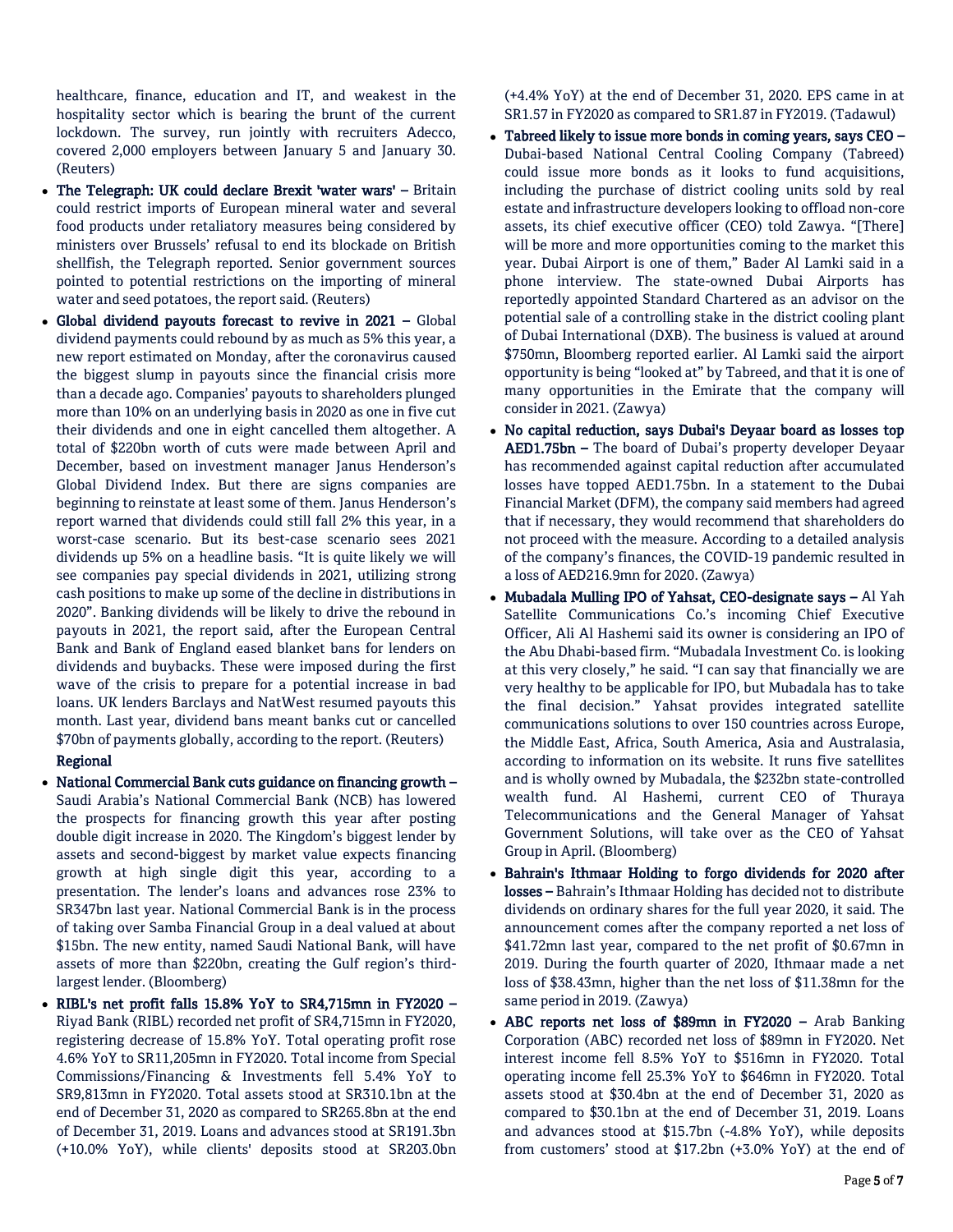December 31, 2020. Loss per share came in at \$0.03 in FY2020 as compared to EPS of \$0.06 in FY2019. (Bahrain Bourse)